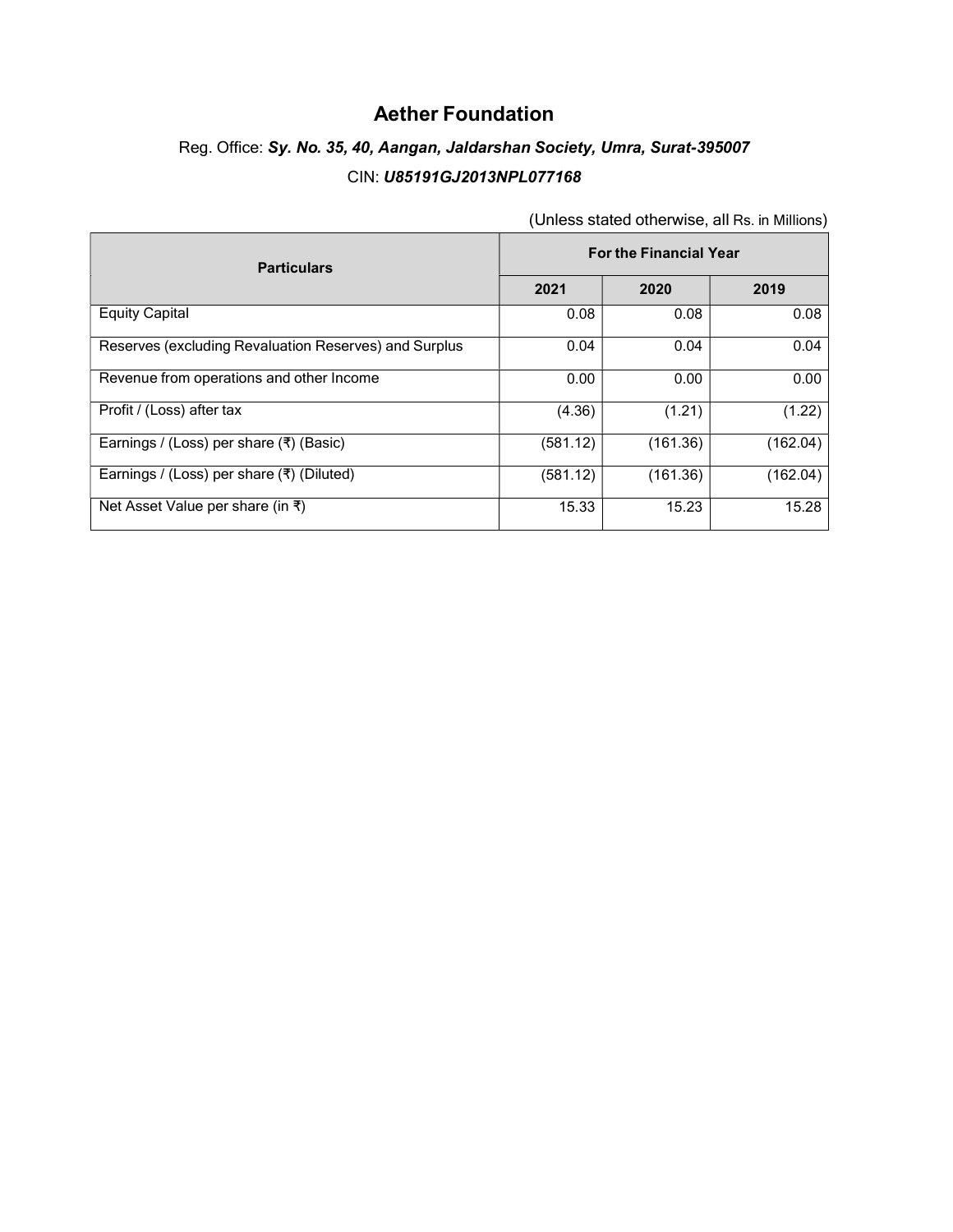#### Sunanda Speciality Coatings Private Limited

## Reg. Office: 36<sup>th</sup> Floor, Sunshine Tower, Senapati Bapat Marg, Lower Parel, Mumbai-400013 CIN: U24224MH1982PTC027056

| <b>Particulars</b>                                        | <b>For the Financial Year</b> |        |        |
|-----------------------------------------------------------|-------------------------------|--------|--------|
|                                                           | 2021                          | 2020   | 2019   |
| <b>Equity Capital</b>                                     | 35.44                         | 35.44  | 35.44  |
| Reserves (excluding Revaluation Reserves) and Surplus     | 501.40                        | 478.10 | 425.68 |
| Revenue from operations and other Income                  | 507.20                        | 595.17 | 593.51 |
| Profit / (Loss) after tax                                 | 24.60                         | 52.41  | 44.84  |
| Earnings / (Loss) per share $(\bar{\tau})$ (Basic)        | 06.93                         | 14.79  | 12.65  |
| Earnings / (Loss) per share $(\overline{\tau})$ (Diluted) | 06.93                         | 14.79  | 12.65  |
| Net Asset Value per share (in ₹)                          | 151.64                        | 144.91 | 130.20 |

(Unless stated otherwise, all Rs. in Millions)